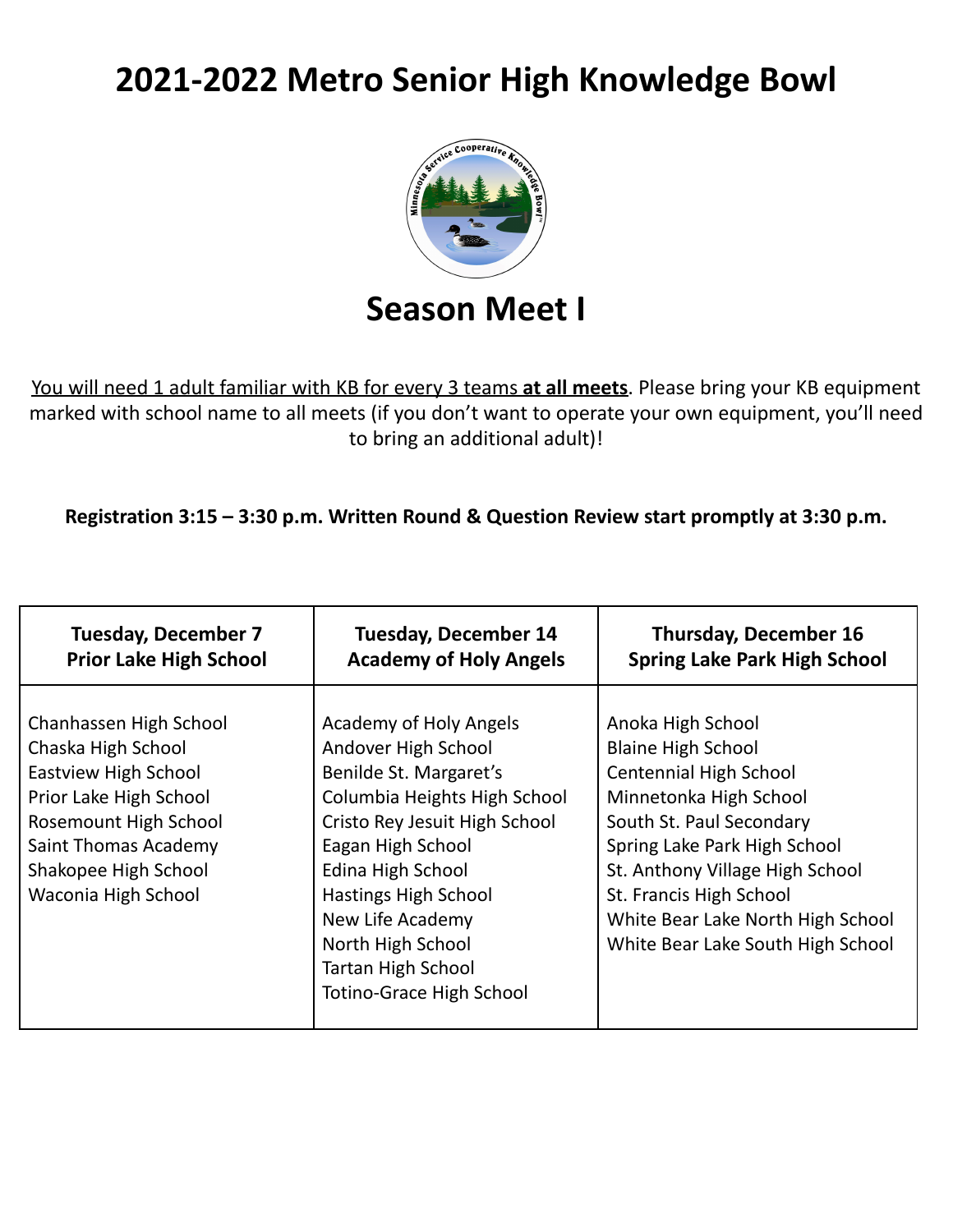## **2021-2022 Metro Senior High Knowledge Bowl**



You will need 1 adult familiar with KB for every 3 teams **at all meets**. Please bring your KB equipment marked with school name to all meets (if you don't want to operate your own equipment, you'll need to bring an additional adult)!

**Registration 3:15 – 3:30 p.m. Written Round & Question Review start promptly at 3:30 p.m.**

| <b>Tuesday, January 11</b>                                                                                                                                                                                                     | Thursday, January 13                                                                                                                                                                                                                                                                                                                          | <b>Tuesday, January 18</b>                                                                                                                                                                                                                          |
|--------------------------------------------------------------------------------------------------------------------------------------------------------------------------------------------------------------------------------|-----------------------------------------------------------------------------------------------------------------------------------------------------------------------------------------------------------------------------------------------------------------------------------------------------------------------------------------------|-----------------------------------------------------------------------------------------------------------------------------------------------------------------------------------------------------------------------------------------------------|
| <b>Prior Lake High School</b>                                                                                                                                                                                                  | <b>Spring Lake Park High School</b>                                                                                                                                                                                                                                                                                                           | <b>Academy of Holy Angels</b>                                                                                                                                                                                                                       |
| Chanhassen High School<br>Chaska High School<br>Eastview High School<br>Edina High School<br>Prior Lake High School<br>Rosemount High School<br>Shakopee High School<br><b>Totino Grace High School</b><br>Waconia High School | Anoka High School<br><b>Blaine High School</b><br><b>Centennial High School</b><br>Columbia Heights High School<br>Minnetonka High School<br>South St. Paul Secondary<br>Spring Lake Park High School<br>St. Anthony Village High School<br>St. Francis High School<br>White Bear Lake North High School<br>White Bear Lake South High School | Academy of Holy Angels<br>Andover High School<br>Benilde St. Margaret's<br>Cristo Rey Jesuit High School<br>Eagan High School<br>Hastings High School<br>New Life Academy<br>North High School<br>Saint Thomas Academy<br><b>Tartan High School</b> |